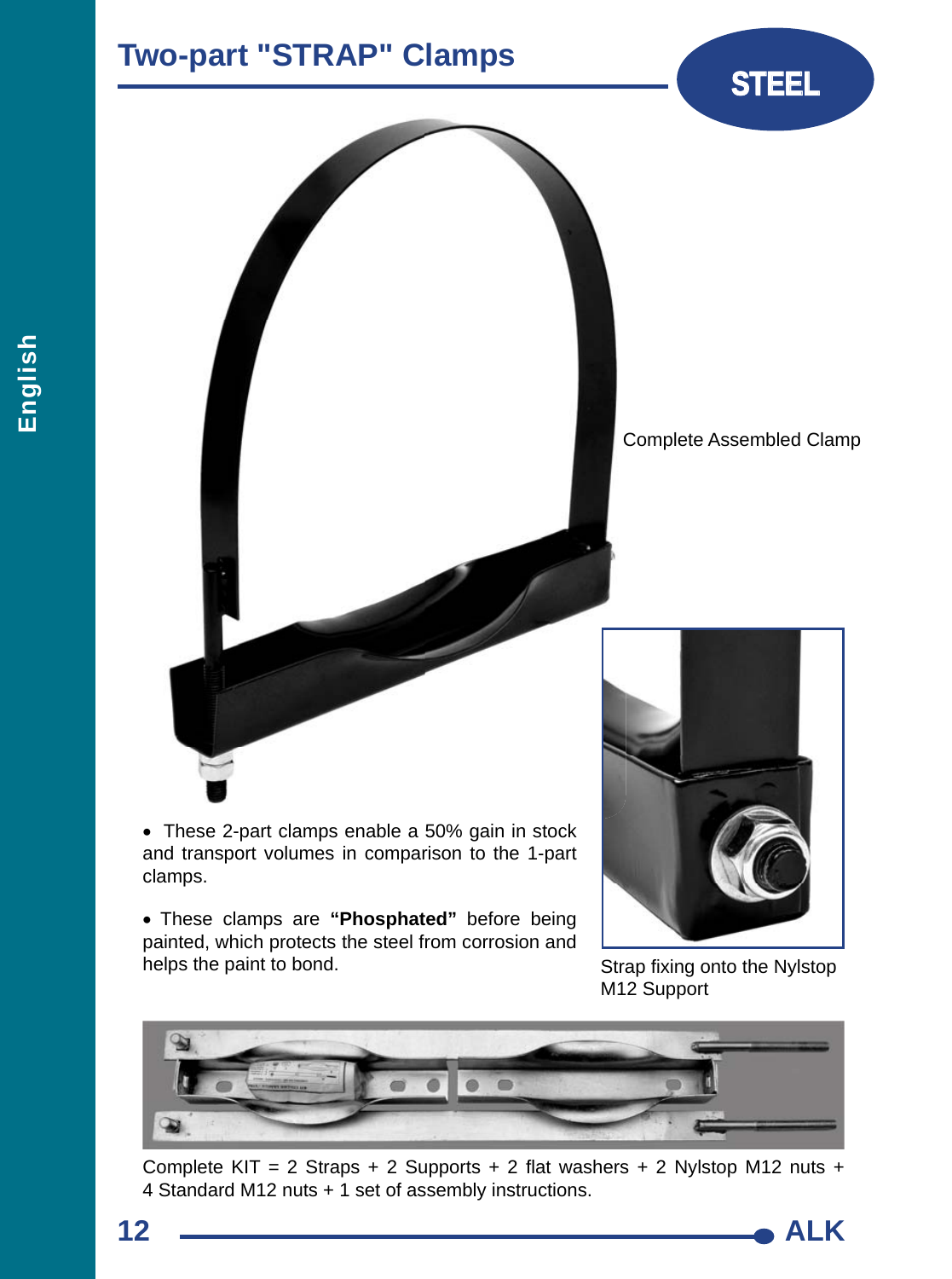**STEEL**

**Sold in KITS of two clamps.** 2 mm thick steel, "Phosphated" then coated with matt black paint or electrogalvanised. Two-part "STRAP"

clamp, sold in KITS of two clamps in a plastic bag: 2 Straps + 2 Supports + 4 Standard M12 nuts  $+ 2$  flat washers  $+ 2$  NYLSTOP M12 nuts  $+ 1$  set of assembly instructions. These 2-part clamps enable a 50% gain in stock and transport volumes in comparison to the 1-part clamps. Additional Standard or Nylstop M12 nuts are also sold separately in bags of 4.

| <b>RUBBER protection KIT</b><br>see details on pages 4<br>and 15 |                                 |  |  |  |  |  |  |
|------------------------------------------------------------------|---------------------------------|--|--|--|--|--|--|
| Enables compliance with<br>Standard 87/404/EC                    |                                 |  |  |  |  |  |  |
| <b>ALK Ref.</b>                                                  | <b>Clamp</b><br><b>Diameter</b> |  |  |  |  |  |  |
| 93.206.00                                                        | 206                             |  |  |  |  |  |  |
|                                                                  | 246                             |  |  |  |  |  |  |
| 93.000.00                                                        | 276                             |  |  |  |  |  |  |
|                                                                  | 310                             |  |  |  |  |  |  |
| 93.396.00                                                        | 396                             |  |  |  |  |  |  |

2 Standard M12 nuts

| <b>Bag of 4 additional nuts</b>        |                 |  |  |  |  |
|----------------------------------------|-----------------|--|--|--|--|
| <b>STANDARD M12</b><br><b>ALK Ref.</b> | <b>Thread</b>   |  |  |  |  |
| 78.200.00                              | M <sub>12</sub> |  |  |  |  |
| <b>NYLSTOP M12</b><br><b>ALK Ref.</b>  | <b>Thread</b>   |  |  |  |  |
| 78.300.00                              | M <sub>12</sub> |  |  |  |  |



| <b>ALK Ref.</b><br><b>Matt Black</b> | <b>ALK Ref.</b><br>Electrogalvanised | <b>Tank</b><br>Diameter = D | Α   | в   | M  | P   | Е     |  |  |
|--------------------------------------|--------------------------------------|-----------------------------|-----|-----|----|-----|-------|--|--|
| 97.206.00                            | 97.206.00Z                           | 206                         | 130 | 65  | 43 | 229 | 11x16 |  |  |
| 97.246.00                            | 97.246.00Z                           | 246                         | 180 | 90  | 43 | 269 | 11x16 |  |  |
| 97.276.00                            | 97.276.00Z                           | 276                         | 180 | 90  | 43 | 299 | 11x16 |  |  |
| 97.310.00                            | 97.310.00Z                           | 310                         | 200 | 100 | 43 | 333 | 11x16 |  |  |
| 97.396.00                            | 97.396.00Z                           | 396                         | 250 | 125 | 43 | 419 | 11x16 |  |  |
|                                      |                                      |                             |     |     |    |     |       |  |  |
| 96.206.00                            | 96.206.00Z                           | 206                         | 122 | 61  | 43 | 229 | 12x16 |  |  |
| 96.246.00                            | 96.246.00Z                           | 246                         | 162 | 81  | 43 | 269 | 12x16 |  |  |
| 96.276.00                            | 96.276.00Z                           | 276                         | 192 | 96  | 43 | 299 | 12x16 |  |  |
| 96.310.00                            | 96.310.00Z                           | 310                         | 227 | 113 | 43 | 333 | 12x16 |  |  |
| 96.396.00                            | 96.396.00Z                           | 396                         | 307 | 153 | 43 | 419 | 12x16 |  |  |

Dimensions in millimetres

D = External Diameter of the Tank in mm